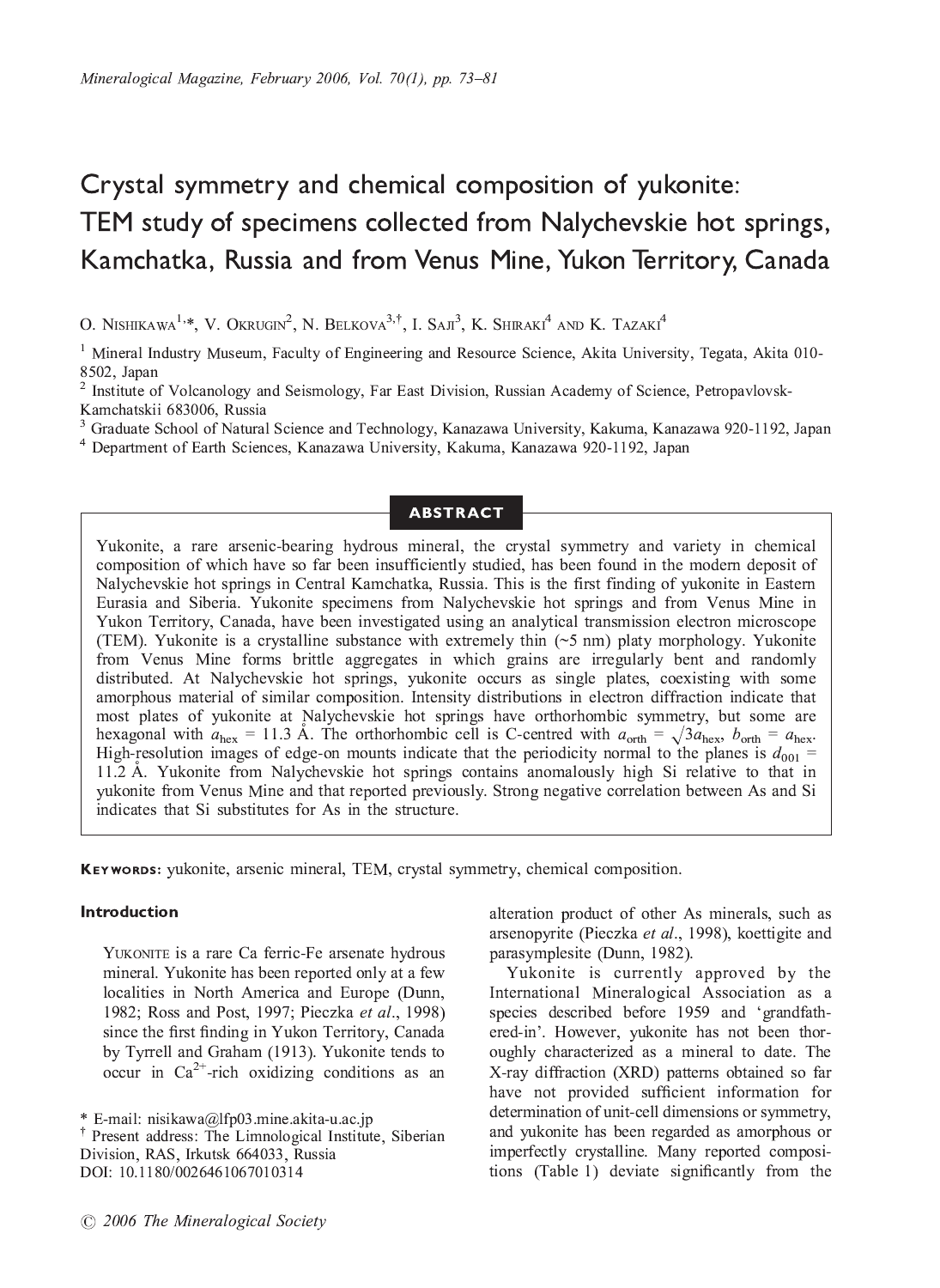formula  $Ca_3Fe_7(AsO_4)_6(OH)_9.18H_2O$  given for type-locality yukonite (PDF35-0553 of ICDD,  $\frac{1}{2002}$ 

There are hot springs with large As contents in active geothermal areas in Kamchatka Peninsula, Far East Russia (e.g. Masurenkov et al., 1978, 1991; Okrugin and Zelensky, 2004; Cleverly et  $al., 2004$ ). Nalychevskie hot springs are located in the Eastern-Kamchatskii volcanic belt in southeastern-Kamchatka and emit waters with high As content (Masurenkov et al., 1978, 1991; Okrugin and Zelensky, 2004; Fig. 1). Numerous As-rich calcareous deposits have accumulated around the hot springs. In autumn 2003, a field survey and sample collection of the deposits were carried out at Nalychevskie hot springs to explore minerals generated in the As-rich environment (Saji et al., 2004). Yukonite was found in the collected samples. This is the first find of vukonite in Russia and Eastern Eurasia.

In this study, yukonite specimens from both the Nalychevskie hot springs and Venus Mine in Yukon Territory, Canada, were examined in order to clarify the crystal symmetry and chemical composition. Transmission electron microscopy (TEM) was used to analyse the very small crystallites of yukonite. crystallites of yukonite.

## $\sim$

The Nalychevskaya geothermal system is located eastern Kamchatka. The Nalychevskaya geothermal system consists of the Nalychevskie, Zhyoltorechenskie, Goryacherechenskie, Kraevedcheskie, Talovskie, and Shaibnye hot springs. At Nalychevskie hot springs, a travertine crust of 150 m  $\times$  200 m surrounds a series of pots and active vents. In  $1959 - 1960$ , four boreholes for geological-structural study were drilled to a<br>maximum depth of  $217$  m. The boreholes opened<br>thermal reservoirs at depths of  $25-117$  m in the<br>zone of contact between Pliocene-Pleistocene<br>volcanic rocks with subvolcan  $\frac{1}{2}$  for  $\frac{1}{2}$  and  $\frac{1}{2}$  m. The boreholes opened thermal reservoirs at depths of  $25-117$  m in the zone of contact between Pliocene-Pleistocene<br>volcanic rocks with subvolcanic diorite. An<br>active vent (Ivanov's gryphon) formed in the<br>deepest borehole with a temperature of the volcanic rocks with subvolcanic diorite. An volcanic vent (Ivanov's gryphon) formed in the deepest horehole with a temperature of the emerging water of  $75.6$ °C. This is a small thermal pool of 5  $m \times 6$  m in size. Silica and carbonate have precipitated over a period of 44 y to form  $>5000 \text{ m}^2$  of yellow-brown travertine ground on the shore of the pool. Thermal waters are NaCl type (Saji et al., 2004) and slightly enriched in As, B and Si. They belong to one specific water type called 'Nalychevskii balneospecific water type called  $\sum_{n=1}^{\infty}$  called  $\sum_{n=1}^{\infty}$  balance balleon-



TABLE 1. Chemical composition (wt.%) of yukonite from the literature.

|                                | (1)  | (2)  | (3)  | (4)   |
|--------------------------------|------|------|------|-------|
| $K_2O$                         |      |      | 0.2  |       |
| CaO                            | 11.9 | 10.4 | 12.1 | 12.86 |
| MgO                            | 0.3  | 0.6  | 0.4  | 0.41  |
| MnO                            | 0.4  | 2.2  |      | 0.44  |
| ZnO                            | 0.5  | 3.8  |      | 0.56  |
| Fe <sub>2</sub> O <sub>3</sub> | 36.9 | 28.8 | 31.5 | 39.68 |
| $Al_2O_3$                      | tr.  | 0.8  | 1.0  | 0     |
| As <sub>2</sub> O <sub>5</sub> | 36.8 | 32.1 | 38.5 | 39.68 |
| $P_2O_5$                       | 0.9  | 0.0  |      | 0.22  |
| SiO <sub>2</sub>               | 0.6  | 2.2  |      | 0.21  |
| SO <sub>3</sub>                | 0.2  | 0.2  |      | 0.12  |
| H <sub>2</sub> O               | 11.5 | 19.7 | 16.3 | 15.25 |
| Total                          | 100  | 100  | 100  | 100   |

<sup>(1)</sup> Yukon, Dunn (1982), sample no. R5783

(4) Redziny, Pieczka et al. (1998) FIG. 1. Locality map of Nalychevskie hot springs (h.s.).

 $(3)$  Saalfeld, Ross and Post  $(1997)$ 

<sup>(4)</sup> Redziny, Pieczka et al.  $(1998)$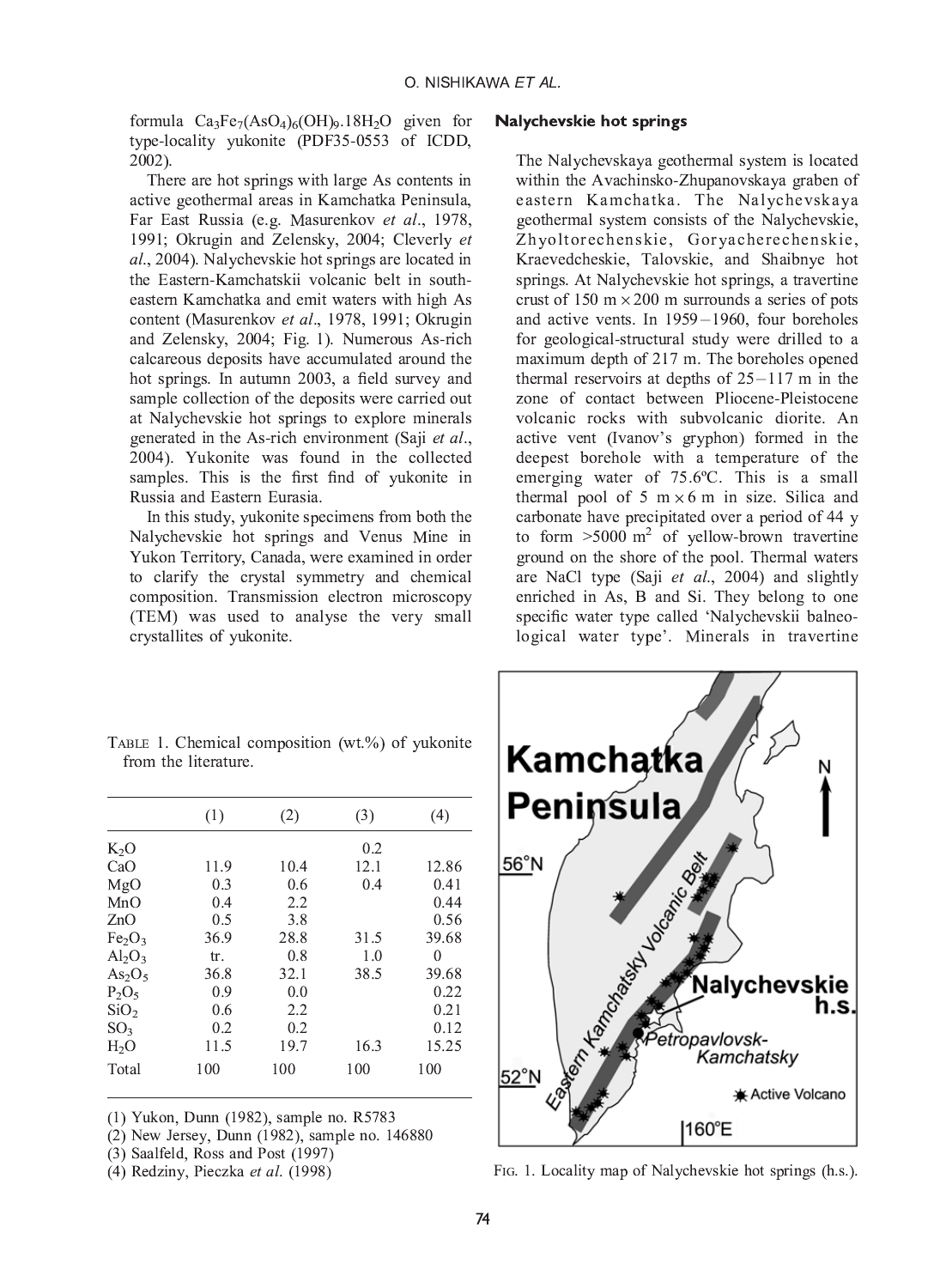reported previously are calcite, quartz, opal, limonite and goethite (Vasilevskii et al., 1977 $a,b$ ; Masurenkov et al., 1978; Litvinov et al., 1999). Masurenkov et al., 1978; Litvinov et al., 1999).

**Samples and methods**<br>An unconsolidated reddish-brown deposit that collapses easily in air was collected near the shore in the thermal water pool around the deepest borehole of Nalychevskie hot springs. According to Saji et al.  $(2004)$ , water temperature, pH, electrical conductivity (EC) and oxidation-reduction potential (Eh) are  $64^{\circ}$ C, 6.3, 6.3 mS/cm and  $-10$  mV, respectively, at the sampling point. Na<sup>+</sup>  $-10$  mv, respectively, at the sampling point. Na and Cl<sup>-</sup> are the main cation and anion in the sampled thermal water (937 and 1454 mg/l, respectively). Anomalous contents of As (6.4 mg/l), Li (4.2 mg/l), H<sub>3</sub>BO<sub>3</sub> (401 and Cl are the main cation and anion in the<br>sampled thermal water (937 and 1454 mg/l,<br>respectively). Anomalous contents of As<br> $(6.4 \text{ mg/l})$ , Li  $(4.2 \text{ mg/l})$ ,  $H_3BO_3$  (401 mg/l), and<br>SiO  $(388 \text{ mg/l})$  ware also datated in t sampled thermal water (137 and 1454 mg/s,  $(6.4 \text{ mg/l})$ , Li  $(4.2 \text{ mg/l})$ , H<sub>3</sub>BO<sub>3</sub>  $(401 \text{ mg/l})$ , and with the other constituents:  $Ca^{2+}$  (232 mg/l), Mn  $(0.6 \text{ mg/l})$ , Sr  $(2.3 \text{ mg/l})$ , Fe  $(0.9 \text{ mg/l})$ , Rb  $(0.8 \text{ mg/l})$ , Cs  $(0.8 \text{ mg/l})$ , Sb  $(0.1 \text{ mg/l})$ , and total dissolved inorganic carbon  $(498 \text{ mg/l})$ ,  $SO_4^{2-}$  (456 mg/l), Br<sup>-</sup> (4.6 mg/l) and F<sup>-</sup>  $(1.0 \text{ mg/l}).$ 

 $(456 \text{ mg/1})$ , Br $(4.6 \text{ mg/1})$  and F<br>img/l).<br>For analysis, the deposit was washed three<br>es with distilled water and then centrifuged to<br>gave helite and to concrete it from relatively  $\frac{1.00 \text{ m/s}}{1.00 \text{ m/s}}$ times with distilled water and then centrifuged to remove halite and to separate it from relatively larger particles such as calcite grains. Saji et al.  $(2004)$  reported that the deposit was mainly composed of aggregated spherical particles  $1-100$  µm in size. The chemical composition of 1–100  $\mu$ m in size. The chemical composition of<br>the deposit was measured by energy-dispersive<br>X-ray fluorescence spectrometry (ED-XRF; JEOL<br>JSX-3201), using Rh-*K* $\alpha$  radiation at an accel-<br>erating voltage of 30 kV, und the deposit was measured by energy-dispersive X-ray fluorescence spectrometry (ED-XRF; JEOL  $JSX-3201$ , using Rh- $K\alpha$  radiation at an accel-JSX-3201), using Rh-Ka radiation at an acceldeposit contained 14.9 wt.% Ca, 37.6 wt.% Fe, 43.9 wt.% As and 2.6 wt.% Si with trace amounts of K and Mn. X-ray diffraction (XRD) analysis was conducted using a Rigaku MultiFlex diffractometer with Cu-K $\alpha$  radiation at 40 kV and 30 mA and a scan speed of  $1^{\circ}/$ min. The XRD pattern obtained shows seven broad but distinct peaks. The positions and relative intensities of the peaks are in fairly good agreement with those of yukonite (Table 2).

For TEM observation, deposit samples were suspended in distilled water and dropped on copper grids coated by a thin carbon film. For edge-on observation of platy minerals, we also prepared thin sections, which were embedded in epoxy resin and thinned by ion milling. Observation and chemical analysis were carried. Observation and chemical analysis were carried

out with TEM at 200 kV in Akita University (JEOL JEM-2010 equipped with energy-dispersive X-ray spectrometry; Norlan EDS) and in Kanazawa University (JEOL JEM-2010FEF). The camera constant was calibrated using Debye rings from the Au coating on the sample grids. Since analysed samples were sufficiently thin, the standardless thin-film approximation was applied for quantitative chemical analysis (Cliff and Lorimer, 1975).

Yukonite collected at Venus Mine in Yukon Territory, Canada (specimen donated by A. Gomi to the Mineral Industry Museum of Akita University; No.14266) is a lustrous brittle solid, dark brown to dark purple in colour. The Venus Mine workings are in the same veins as the older. Daulton Mine, which is the type locality of yukonite (see the Mineral Database, 2005). Therefore, yukonite from Venus Mine can be regarded as a topotype specimen. This specimen was also confirmed to be yukonite by XRD analysis (Table 2). Since separation of the vukonite block into individual crystal grains was not possible, this material was finely crushed and sedimented onto a grid. In order to estimate water contents, thermogravimetry analysis (TG; Rigaku TG8120) was performed for both specimens. TG8120) was performed for both specimens.

# **Results and discussions**<br>Morphology and crystal symmetry of yukonite

Using TEM, the major constituent of Nalychevskoe deposit was found to be spherulitic aggregates of thin flakes, which were amorphous under electron diffraction (Fig. 2; Amorphous). Thin plates of  $\leq$ 3  $\mu$ m in maximum dimensions. which were proved to be crystalline, were also found. Lattice spacings obtained from electron diffraction patterns (Fig. 4) agree with published  $XRD$  data for yukonite (Table 2) and were hence  $\frac{X}{\text{labelled}}$  'Yukonite' in Fig. 2.<br>Normal-incidence diffraction patterns from the

Normal-incidence diffraction patterns from the platy crystals indicated two distinct types of crystal symmetry. One type of pattern showed  $6mm$  plane symmetry (Fig. 3a), suggesting that the plates belonged to a hexagonal system with  $d_{100}$  = 9.8 Å,  $a_{\text{hex}}$  = 11.3 Å. Reflections were systematically strong for hkl that were multiples of  $\{300\}$  and  $\{220\}$ . This implies the presence of well-developed substructures with pseudotranslations of the type  $\langle x, y, z \rangle$  and  $\langle x, y \rangle = x, z \rangle$ . Hexagonal patterns were obtained from a Figure obtained from a<br>expected from a<br>expected from a<br>expected from a<br>sexting the second, more abundant<br>erns showed a net of  $\frac{1}{2}$  and  $\frac{1}{2}$  patterns were considered from a second from a second from a second from a second from a second from a second from a second from a second from a second from a second from a second from a second from minority of the platter contains, more abundant  $\mathbf{y}_\mathbf{f}$  of diffraction patterns showed a net of  $\mathbf{f}$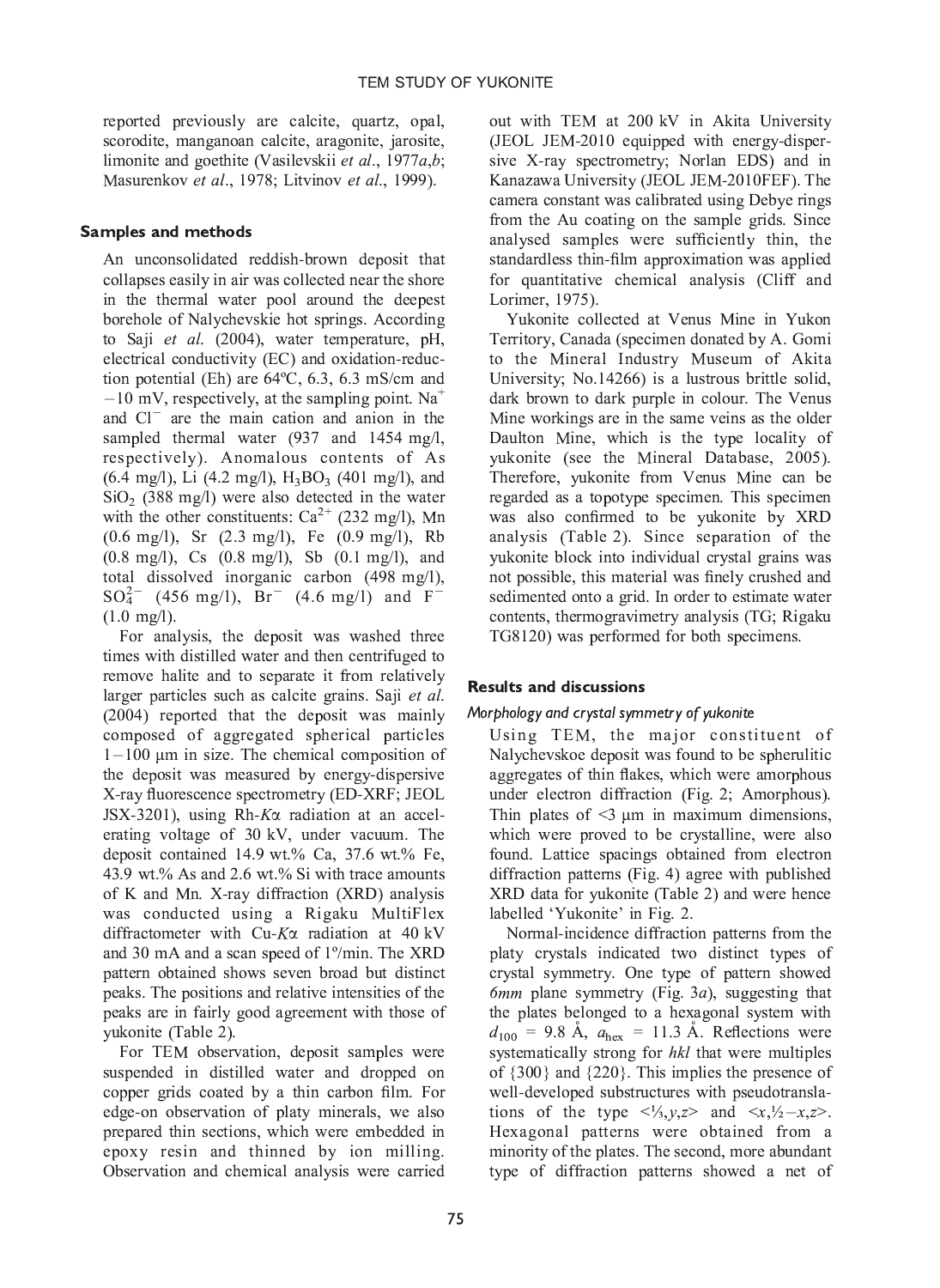| From the literature |            |            | This study | hkl       |     |
|---------------------|------------|------------|------------|-----------|-----|
| (1)                 | (2)        | (3)        | (4)        | (5)       |     |
|                     | 14.1 (100) |            | 15.7 (100) | 14.2 (52) |     |
| 5.6(80)             | 5.58 (37)  | 5.61(82)   | 5.65(90)   | 5.61(72)  | 110 |
| 3.25(100)           | 3.25(57)   | 3.243(100) | 3.26(97)   | 3.26(100) | 300 |
| 2.79(80)            | 2.79(60)   | 2.778 (80) | 2.80(76)   | 2.80(85)  | 220 |
| 2.52(30)            | 2.61(20)   | 2.513(31)  |            |           |     |
| 2.33(30)            | 2.33(3)    |            |            |           |     |
| 2.23(30)            | 2.24(11)   | 2.226(22)  | 2.23(46)   | 2.24(24)  | 320 |
|                     | 2.14(3)    |            | 2.14(39)   |           | 410 |
| 1.97(10)            |            |            |            |           |     |
| 1.83(5)             |            |            | 1.82(31)   |           | 420 |
| 1.76(5)             | 1.76(9)    | 1.767(5)   | 1.75(52)   | 1.76(20)  | 510 |
| 1.63(40)            | 1.63(20)   | 1.632(35)  | 1.63(49)   | 1.63(23)  | 600 |
| 1.51(20)            | 1.51(6)    |            |            |           |     |

TABLE 2. XRD data for yukonite shown by spacings  $(\AA)$  and hkl indices.

Numbers in parentheses are relative intensities  $(\%)$  of reflections.<br>*hkl* indices are indicated for hexagonal cell

 $\mu$  indices 1955-0553 (type yukonite), ICDD (2002)

(2) PDF51-1416, ICDD (2002)

(3) Pieczka et al.  $(1998)$ 

 $(4)$  Venus Mine

(5) Nalychevski  $(5)$  and spin spin spin springs

reflections with the same geometry but a different distribution of intensity. The point symmetry was  $mm2$ , compatible with orthorhombic symmetry (Fig.  $3b$ ). The relationship between hexagonal and orthorhombic indexing is  $300<sub>hex</sub> = 600<sub>orth</sub>$ ,  $220<sub>hex</sub> = 620<sub>orth</sub>$ . Hence, the orthorhombic cell is  $C$ -centred with  $a_{-i} = [210]$ ,  $b_{-i} = b_i$ ,  $a_{-i} =$ 

 $\sqrt{3}a_{\text{hex}} = 19.6$  Å. The orthorhombic mesh showed systematically strong reflections for  $h = 6$ n and k  $= 2n$ , implying the existence of pseudorepeats  $\langle x, y, z \rangle$  and  $\langle x, y, z \rangle$  in the structure. The minor occurrence of hexagonal symmetry in yukonite<br>diffractions may indicate the orientationally diffractions may indicate the orientationally disordered stacking of orthorhombic layers



FIG. 2. TEM image of a yukonite grain and an amorphous spherule from the deposit at Nalychevskie hot springs.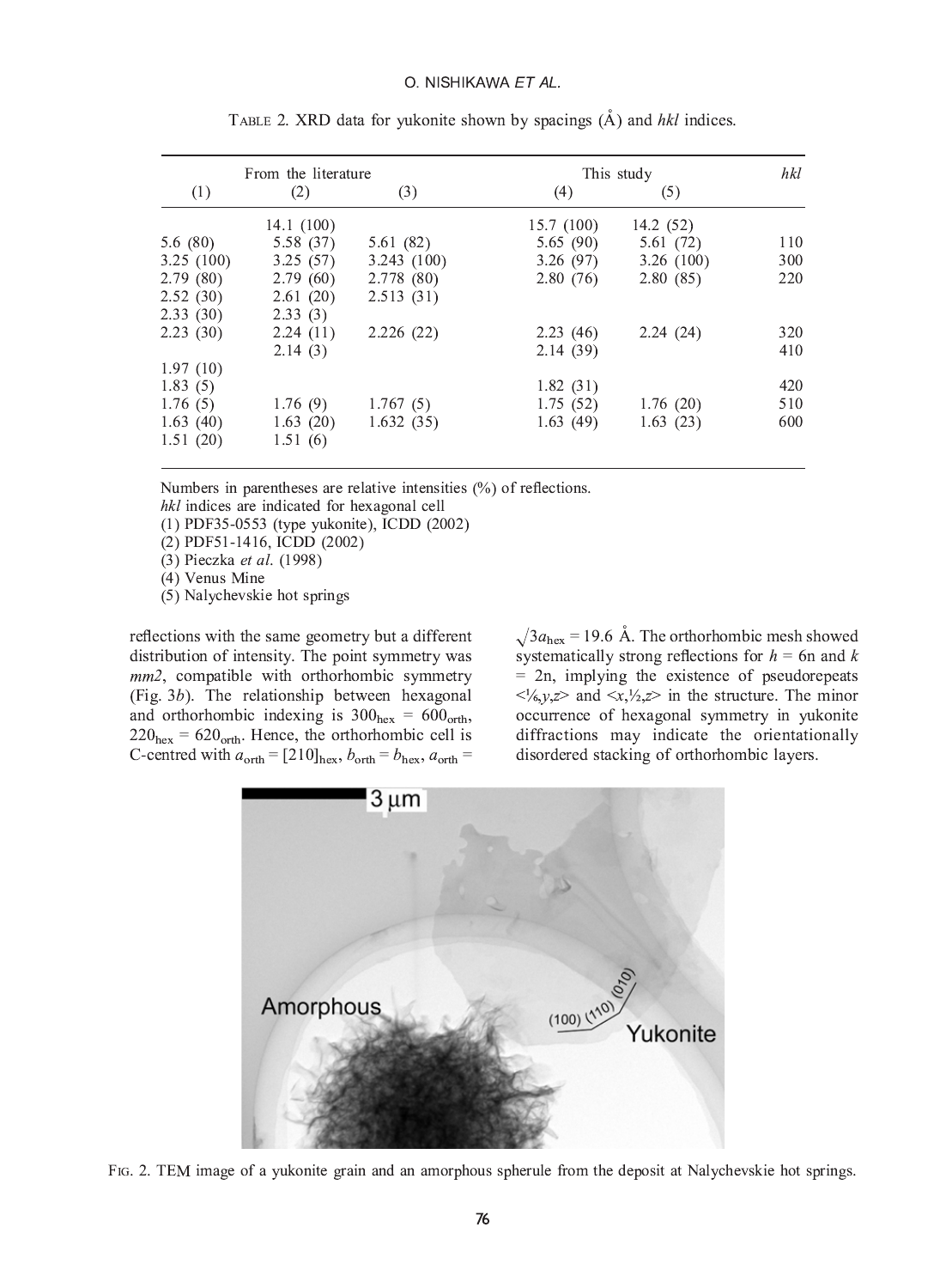### TEM STUDY OF YUKONITE



 $S$  symmetric pattern: (b) orthorhombic 2mm symmetric pattern symmetric pattern; (b) orthorhombic 2mm symmetric pattern.

High-resolution TEM (HRTEM) images of yukonite from Nalychevskie hot springs are shown in Fig.  $4a,b$ . In the image taken with [001] as the incident beam direction, lattice fringes with  $d_{\text{hex 110}} = 5.7 \text{ Å}$  and  $d_{\text{hex 300}} = 3.3 \text{ Å}$ are prominently developed (Fig.  $4a$ ). In the crosssection cut normal to the plane, lattice fringes with 11.2  $\AA$  period are observed parallel to the plane of the dominant platy face (Fig.  $4b$ ). Single yukonite grains are  $\sim$ 5 nm thick and therefore typically contain only a few repeats of the 11.2  $\AA$ lattice sheet stacking. This extremely thin crystal habit of yukonite prevents observation of  $l \neq 0$ reflections. Consequently, it was not possible to determine unit-cell angles  $\alpha$  and  $\beta$  which are useful for confirmation of yukonite crystal  $sum$  is  $sum$  in  $sum$  in  $sum$  in  $sum$  in  $sum$  in  $sum$  in  $sum$  in  $sum$  in  $sum$  in  $sum$  in  $sum$  in  $sum$  in  $sum$  in  $sum$  in  $sum$  in  $sum$  in  $sum$  in  $sum$  in  $sum$  in  $sum$  in  $sum$  in  $sum$  in  $sum$  in  $sum$  in  $sum$  in  $sum$  in  $sum$  in  $sum$  in  $sum$  in  $sum$  in  $sum$  symmetries. The face of the plate is parallel to

(001). The thin (001) plates of yukonite are not  $\{100\}$  and smaller  $\{110\}$  faces (Fig. 2).

Transmission electron microscopy was also used to examine the specimen from Venus Mine. The yukonite was found to be an aggregate of thin platy crystals, which were irregularly bent and randomly oriented (Fig.  $4c$ ). Plane spacings obtained from ring radii of diffraction pattern agree well with those of the yukonite single crystals from Nalychevskie hot springs. Regions where the incident beam was normal to the plates. show perpendicular sets of  $d_{\text{hex 110}} = 5.7 \text{ Å}$  and  $d_{\text{hex 300}} = 3.3 \text{ Å}$  lattice fringes, while regions where the beam was parallel to plates show  $d_{\text{hex 001}} = 11.2$  Å layer spacing. Comparing with  $\mu_{\rm hex,001}$  = 11.2 A layer spacing. Comparing with hkl indices and lattice spacings for yukonite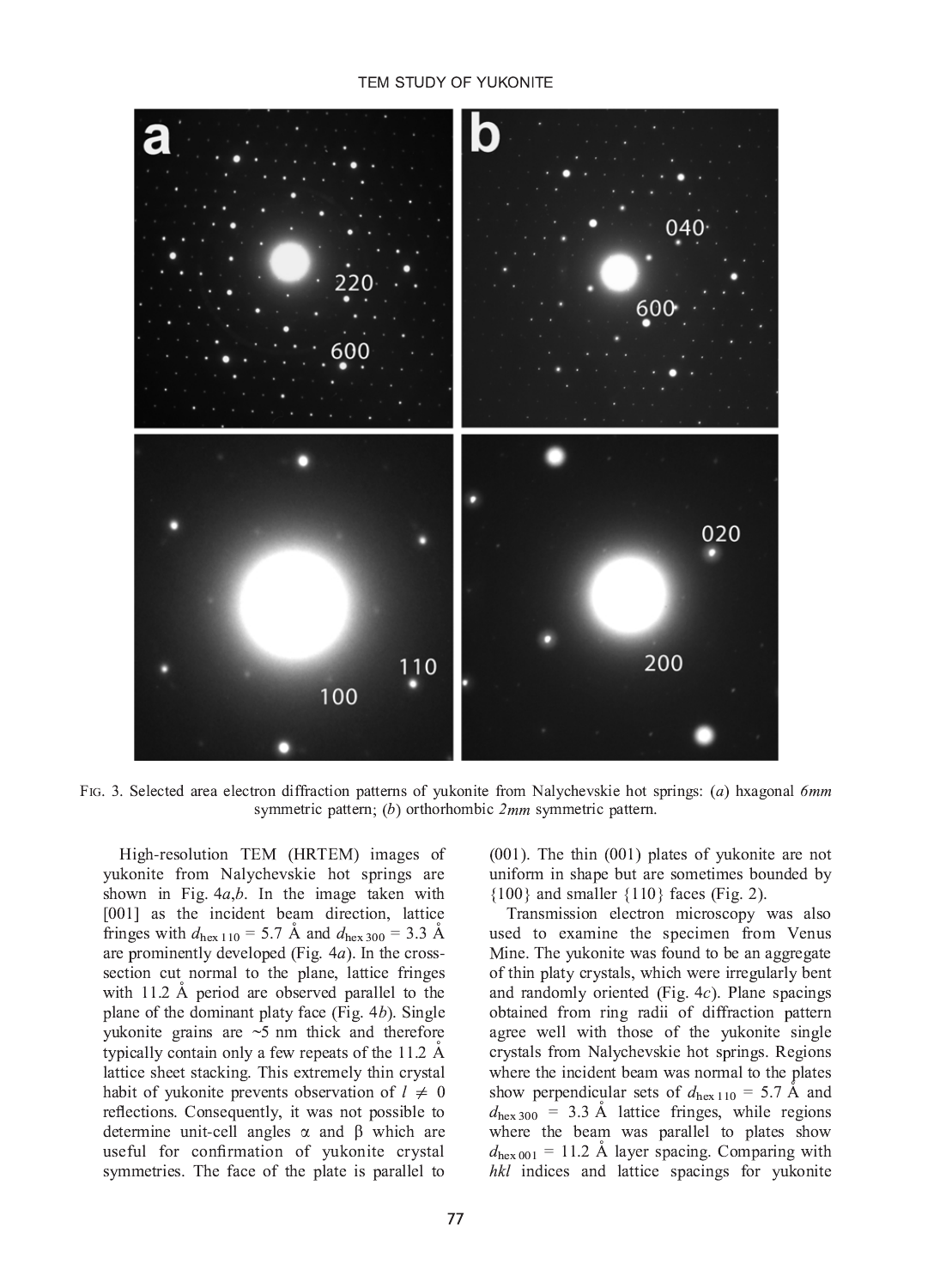O NISHIKAWA FT AL.



FIG. 4. (a) [001] incident HRTEM image of yukonite from the Nalychevskie hot springs. Note the {200} (5.7 Å) and {420}(3.3 Å) lattice fringes. (b) Crosscut of the plate of a yukonite grain from Nalychevskie hot springs. 1 lattice fringes can be seen. (c) HRTEM image of yukonite aggregate from Venus Mine. lattice fringes can be seen. (c) HRTEM image of yukonite aggregate from Venus Mine.

determined by electron diffraction analyses, most *d*-spacing data obtained by XRD were indexed  $(Table 2)$ .  $($  $-- )$ .

## Chemical compositions

The TEM-EDS analysis was performed on 20 spherulites from Nalychevskie hot springs and on eight points in a yukonite crystalline aggregate from Venus Mine (Table 3). Here, cation totals are normalized to give  $100 \text{ wt.}\%$ , and oxygen is not included in the stoichiometry.

The contents of the major elements, Ca, Fe, As  $\frac{1}{1}$  Content of the major elements, Ca,  $\frac{1}{2}$  of the major elements of the major elements. and S<sub>i</sub>, range from 13.3 to 16.1 wat.<sub>3</sub> to 16.0

39.3 wt.%, 45.8 to 47.7 wt.% and 0.3 to 1.8 wt.%, respectively, in yukonite from Venus Mine. Yukonite from Nalychevskie hot springs shows more variation in terms of chemical composition. Ca, Fe, As and Si contents range from 17.2 to 22.3 wt.%, 33.9 to 43.7 wt.%, 27.6 to 41.7 wt.% and 3.9 to 8.7 wt.%, respectively. Amorphous spherulites were similar in composition to crystalline yukonite but with less variability: from  $15.3$  to  $16$  wt.% Ca,  $36.0$  to 36.4 wt.% Fe, 40.6 to 42.3 wt.% As and 4.9 to 6.3 wt.% Si. Both materials contain trace amounts of K and Mn  $(\leq 1.5 \text{ wt.}\%)$ . It is notable that yukonite from Nalychevskie hot notable that y springs has greater Ca and Si contents and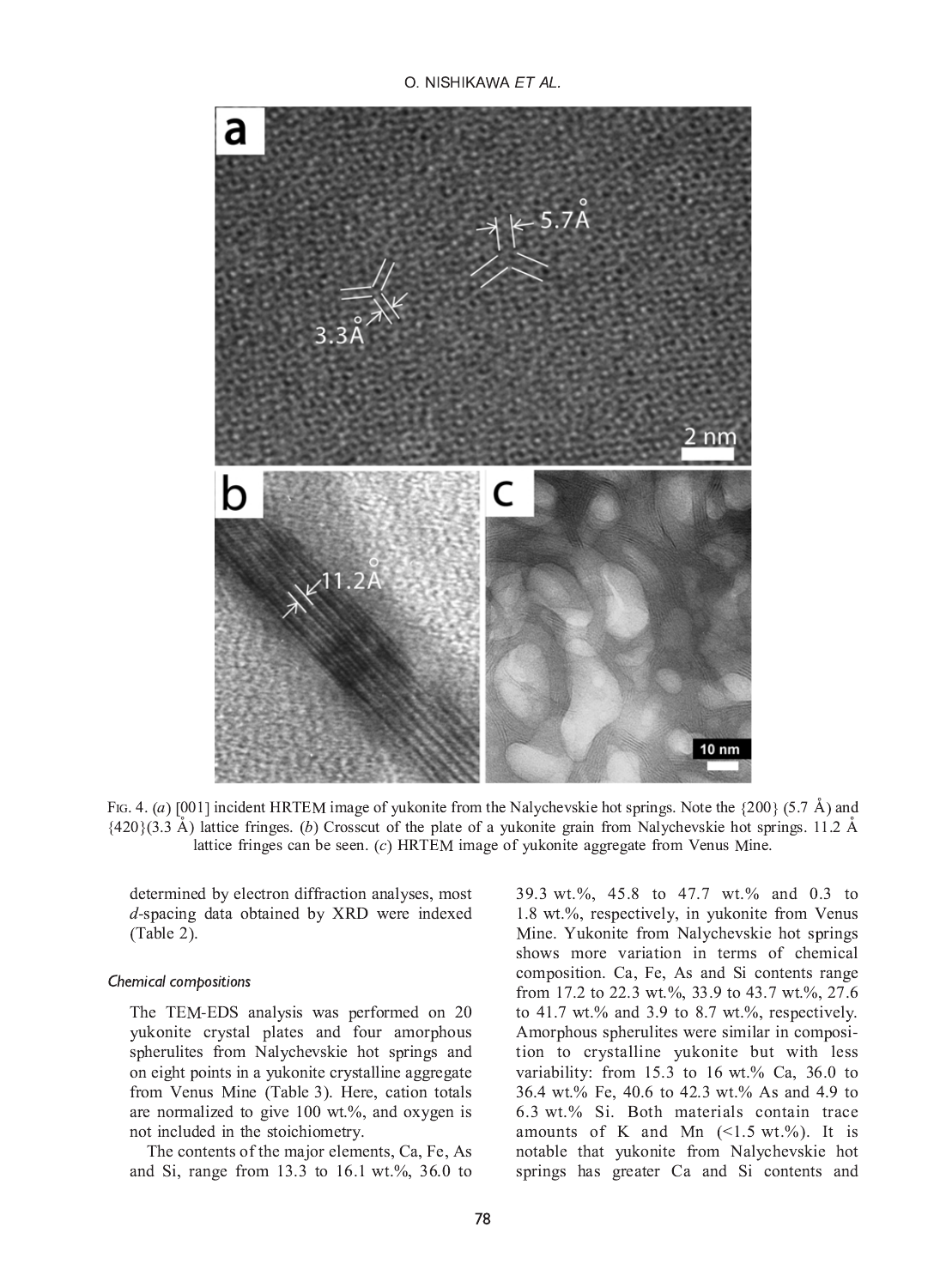### TEM STUDY OF YUKONITE

| Sample                | Si                             | Ca            | Fe          | As          | K        | Mn        |
|-----------------------|--------------------------------|---------------|-------------|-------------|----------|-----------|
| Venus Mine, aggregate |                                |               |             |             |          |           |
| V1                    | 0.4(0.8)                       | 14.0(21)      | 39.3 (42)   | 45.8 (36)   | n.d.     | 0.5(0.2)  |
| V <sub>2</sub>        | 1.1(2.3)                       | 16.1(23.5)    | 38.0 (39.5) | 44.3 (34.5) | n.d.     | 0.5(0.2)  |
| V3                    | 0.3(0.5)                       | 14.8 $(22)$   | 36.4(39)    | 47.6 (38)   | 0.5(0.3) | 0.5(0.2)  |
| V4                    | 0.3(0.6)                       | 14.6 $(21.6)$ | 36.7 (38.9) | 47.3 (37.4) | 0.6(0.9) | 0.56(0.5) |
| V <sub>5</sub>        | 0.6(1.3)                       | 14.5(21.4)    | 36.2(38.3)  | 47.4 (37.3) | 0.8(1.1) | 0.58(0.6) |
| V <sub>6</sub>        | 0.7(1.4)                       | 14.1(20.8)    | 36.5 (38.7) | 47.7 (37.7) | 0.4(0.7) | 0.63(0.7) |
| V7                    | 1.3(2.7)                       | 13.6 (19.9)   | 37.6 (39.6) | 46.4 (36.4) | 0.6(0.9) | 0.55(0.6) |
| V8                    | 1.8(3.7)                       | 13.3(19.5)    | 36.0 (37.9) | 47.8 (37.4) | 0.7(1)   | 0.41(0.4) |
|                       | Nalychevskie h.s., crystalline |               |             |             |          |           |
| Nc1                   | 5.4(10.4)                      | 17.2(23.5)    | 36.7(36)    | 40.5(29.6)  | 0.4(0.5) | n.d.      |
| Nc <sub>2</sub>       | 8.7(15.9)                      | 19.9(25.4)    | 39.2(36)    | 31.2(21.4)  | 1.0(1.3) | n.d.      |
| Nc3                   | 6.7(12.8)                      | 18.9 (25.2)   | 34.8 (33.3) | 38.8 (27.7) | 0.6(1.1) | 0.2(0.2)  |
| Nc4                   | 4.9 $(9.6)$                    | 17.8 (24.4)   | 35.7(35.1)  | 41.1(30.1)  | 0.5(0.8) | n.d.      |
| Nc5                   | 5.5(10.4)                      | 20.5(27)      | 42.0 (39.7) | 31.3(22)    | 0.7(0.9) | n.d.      |
| Nc <sub>6</sub>       | 5.5(10.2)                      | 21.5(28)      | 40.8(38.3)  | 30.8(21.6)  | 1.4(1.9) | n.d.      |
| Nc7                   | 3.9(7.7)                       | 19.2(26.3)    | 37.7(37)    | 38.7 (28.3) | 0.5(0.8) | n.d.      |
| Nc8                   | 4.5(8.6)                       | 19.1(26)      | 37.7 (36.8) | 38.2 (27.8) | 0.5(0.8) | n.d.      |
| Nc9                   | 4.7(8.9)                       | 21.8 (28.8)   | 41.2(39.1)  | 31.3(22.1)  | 1.0(1.2) | n.d.      |
| Nc10                  | 5.9(10.9)                      | 22.2(28.6)    | 43.7 (40.5) | 27.6(19.1)  | 0.6(0.8) | n.d.      |
| Nc11                  | 4.1(7.9)                       | 19.1(26.2)    | 36.5(35.9)  | 39.7 (29.1) | 0.6(0.7) | n.d.      |
| Nc12                  | 5.0(9.3)                       | 22.3(29.3)    | 41.7 (39.2) | 30.4(21.4)  | 0.6(0.8) | n.d.      |
| Nc13                  | 8.2(15.3)                      | 19.8 (25.9)   | 33.9 (31.9) | 37.6 (26.3) | 0.5(0.6) | n.d.      |
| Nc14                  | 4.7(9.3)                       | 18.4(25.1)    | 35.8 (35.2) | 40.4(29.6)  | 0.5(0.6) | 0.28(0.2) |
| Nc15                  | 6.9(13.2)                      | 18.1(24.1)    | 36.1 (34.6) | 38.6 (27.6) | 0.4(0.5) | n.d.      |
| Nc16                  | 4.1(8.2)                       | 18.2(25.2)    | 35.2(35)    | 41.7(30.1)  | 0.5(0.6) | 0.3(0.2)  |
| Nc17                  | 6.6(12.2)                      | 20.7(26.9)    | 41.6 (38.8) | 30.4(21.1)  | 0.4(0.6) | 0.3(0.3)  |
| Nc18                  | 4.9(9.3)                       | 20.6(27.4)    | 41.0(39.1)  | 33.0(23.5)  | 0.5(0.7) | n.d.      |
| Nc19                  | 7.8(14.3)                      | 22.0(28.2)    | 38.6 (35.6) | 31.3(21.5)  | 0.3(0.4) | n.d.      |
| Nc20                  | 6.3(11.8)                      | 20.5(26.9)    | 38.9 (36.7) | 33.8 (23.9) | 0.5(0.6) | n.d.      |
|                       | Nalychevskie h.s., amorphous   |               |             |             |          |           |
| Na1                   | 4.9(9.5)                       | 15.5(21.3)    | 36.3(36)    | 42.3 (31.2) | 0.5(0.6) | 0.5(0.4)  |
| Na2                   | 5.3(10.5)                      | 15.3(21.2)    | 36.4 (36.2) | 42.1(31.2)  | 0.4(0.5) | 0.5(0.4)  |
| Na <sub>3</sub>       | 6.3(12.2)                      | 16.0(21.7)    | 36.0 (35.2) | 40.6(29.5)  | 0.7(1)   | 0.4(0.4)  |
| Na <sub>4</sub>       | 5.6(10.8)                      | 15.6(21.2)    | 36.4 (36.4) | 41.4 (30.5) | 0.5(0.6) | 0.5(0.5)  |

### TABLE 3. Chemical data\* for yukonite measured using TEM-EDS.

\* wt.% (atom%)<br>Total Si, Ca, Fe, As, K and Mn are given normalized to 100% n.d.: not detected n.d.: not detected

smaller Fe and As contents than those of yukonite from Venus Mine. Si contents up to  $8.7 \text{ wt.} %$  are greater than those previously reported for yukonite from any other locality. Relative numbers of atoms between Si and As show a strong negative correlation (Fig.  $5$ ). Consistently small As and large Si contents in yukonite from Nalychevskie hot springs suggest that Si substitutes for As.

The thermogravimetric (TG) curve of yukonite The theorem of the theorem of yukonite or yukonite of yukonite of yukonite of yukonite of yukonite of yukonite of yukonite or yukonite or yukonite or yukonite or yukonite or yukonite or yukonite or yukonite or yukonite or from Venus Mine gradually decreases to

82.3 wt.% by heating at 200 $^{\circ}$ C and to 78.2 wt.% by heating at 575 $^{\circ}$ C (Fig. 6*a*). The weight change is probably due to loss of both hydroxyl and molecular water, although two dehydration stages cannot be clearly discriminated. The TG curve of the deposit from Nalychevskie hot springs also shows a similar pattern,  $13.6 \text{ wt.} %$  loss by heating at 200 $\degree$ C and 17.8 wt.% loss by heating at 400 $\degree$ C (Fig.  $6b$ ). The final values are close to the estimated water contents of yukonite in previous estudies (e.g. Dunn  $1982 \cdot \approx 18$  wt $\frac{9}{20}$ )  $s_{1} = \frac{1}{2}$  and  $s_{2} = \frac{1}{2}$  with  $s_{3} = \frac{1}{2}$  which is the set of  $s_{4}$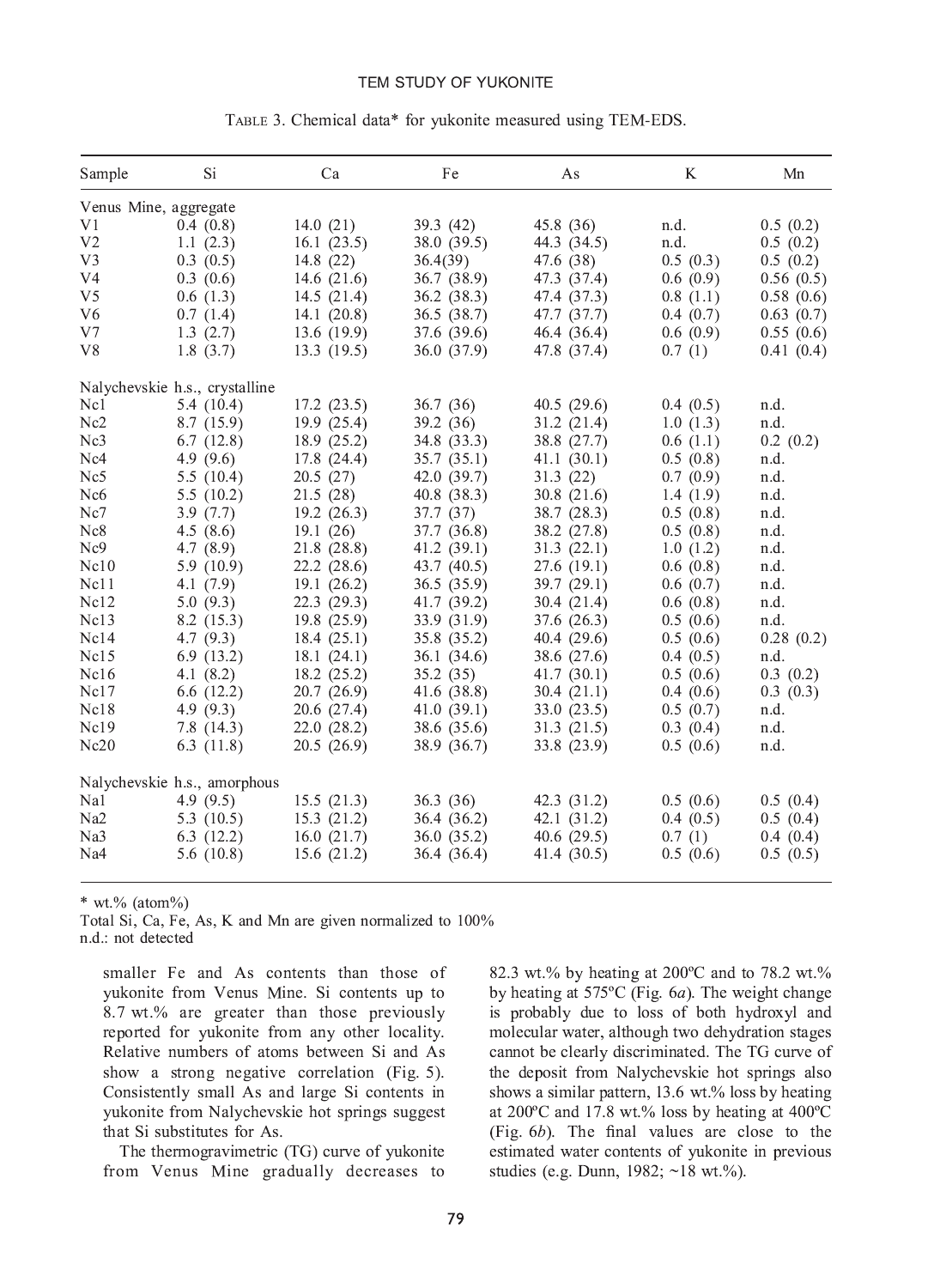

 $As in which the result is the number of points.$ As in yukonite.

It is reasonable to assume that As and Si exist<br>as tetrahedral  $(AsO<sub>4</sub>)<sup>3-</sup>$  and  $(SIO<sub>4</sub>)<sup>4-</sup>$  ions in the as tetrahedral  $(ASO_4)$  and  $(SIO_4)$  ions in the yukonite crystal structure. Assuming 18 wt.% water contents, the composition of yukonite can water contents, the composition of yukonite can



FIG. 6. TG curves of analysed samples:  $(a)$  Yukonite aggregates from Venus Mine;  $(b)$  Yukonite from Nalychevskie hot springs. Nalychevskie hot springs.

be represented approximately as<br>Ca<sub>2</sub>Fe<sub>3</sub>(AsO<sub>4</sub>)<sub>3</sub>(OH)<sub>4</sub>.4H<sub>2</sub>O with up to 43% of the As replaced by Si, charge-balanced by change in the OH: $H<sub>2</sub>O$  ratio. in the OH:H2O ratio.

**Conclusions**<br>(1) Yukonite has been found in the deposit of Nalychevskie hot springs in Central Kamchatka, Russia. This is the first report of yukonite being found in eastern Eurasia and Siberia.

(2) Transmission electron microscopy revealed that yukonite is a crystalline material with extremely thin platy morphology, mostly  $\sim$ 5 nm thick. Electron diffraction patterns show orthorhombic symmetry for some crystals but hexagonal for others, although the orthorhombic and hexagonal unit meshes have the same dimensions.

(3) Yukonite from Nalychevskie hot springs contains anomalously high Si (up to  $8.7$  wt.%) with greater Ca and smaller Fe and As contents than those in yukonite from Venus Mine and those previously reported. The small As content implies that Si substitutes for As.  $\mathbf{r}$ 

## . Achieve the signal control

We thank A. Okrugina, S. Polushin and S. Rozhkov of the Institute of Volcanology and Seismology FED RAS for their cooperation with the field survey. We are grateful to Dr M. Tanaka, Dr M. Terauchi and Dr K. Tsuda of the Institute of Multidisciplinary Research for Advanced Materials, Tohoku University for their useful comments on interpretation of electron diffraction patterns of yukonite. We are also grateful to Dr K. Saito for his excellent maintenance of the TEM device in Akita University. The form and substance of the manuscript were improved by thoughtful suggestions by two anonymous reviewers. This study was supported by a Grantin-Aid for Scientific Research from the Ministry of Education, Science and Culture of Japan awarded to K. Tazaki. awarded to K. Tazaki.

### **References**

- Cliff, C. and Lorimer, G.W. (1975) The quantitative analysis of thin specimens. Journal of Microscopy,  $103, 203 - 207.$
- nn, P. (1982)<br>occurrence of y<br>*Mineralogical*<br>DD (2002) *Pov* Dunn, P. (1982) New data for pitticite and a second occurrence of yukonite at Sterling Hill, New Jersey.  $M$ ingualogiaal  $M$ aaaring 46, 261, 264
- ICDD (2002) Powder Diffraction File. Release 2002  $\sum_{i=1}^{n}$